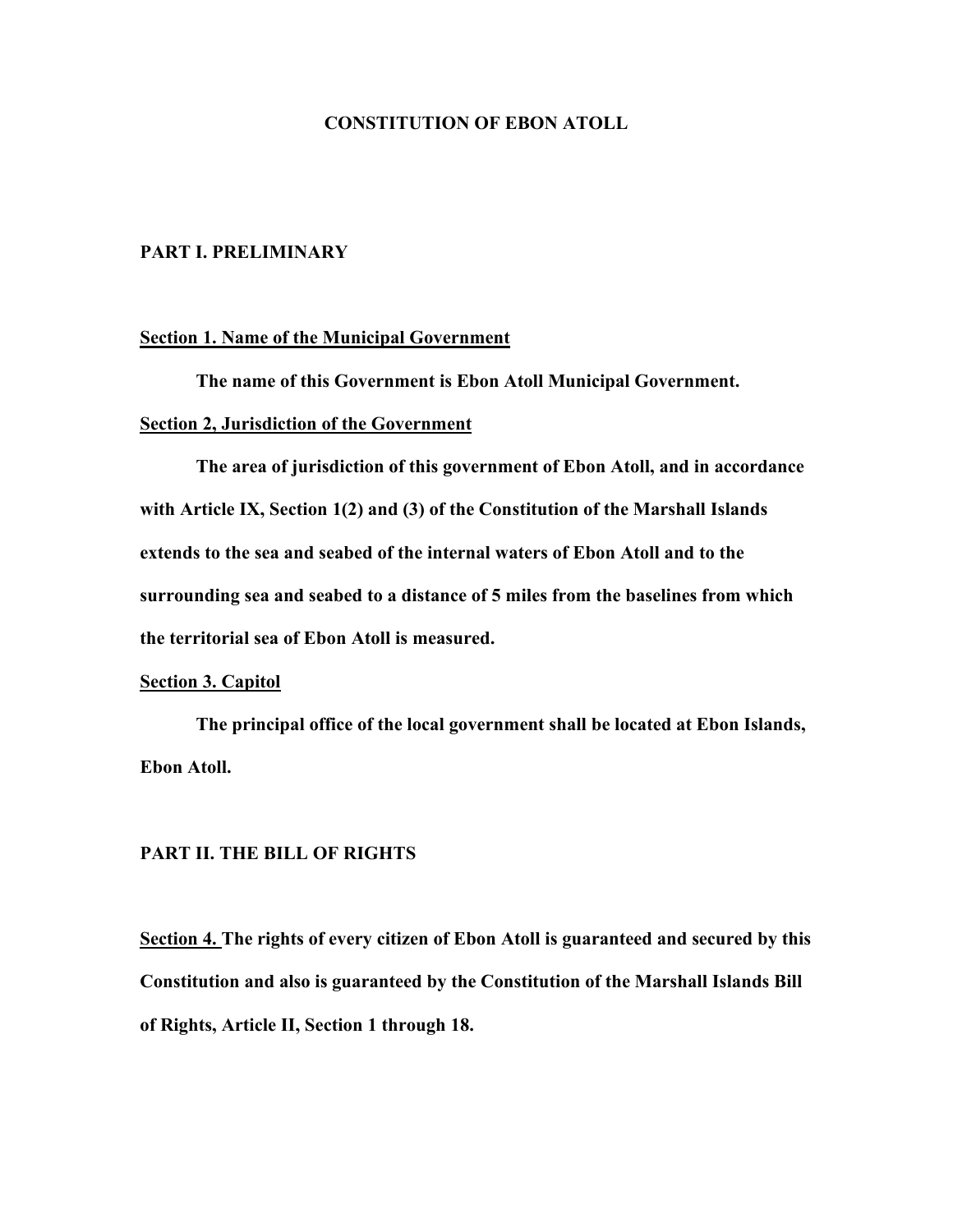### **PART III. THE LEGISLATURE**

#### **Section 5. Establishment of the legislature**

**A legislature, to be known as the Ebon Atoll Council, is hereby recognized as the law making body of the municipal government of Ebon. And in accordance with Article IX, Section 2 of the Constitution of the Marshall Islands, the taxing and appropriation powers of the government are vested in it.**

#### **Section 6. Membership**

- **1. The Council shall consist of 81 members**
	- **(a) the seventy none alaps elected by consensus**
	- **(b) the two Iroijs having traditional rights**
- **2. The first meeting of the Ebon Council shall be held on a date as soon as practicable after the effective date of this Constitution.**

### **Section 7. Qualification**

- **1. The qualifications of council members referred to in Section 6(1) (a) is that the person must be a recognized alab of Ebon Atoll.**
- **2. The qualifications of council members referred to in Section 6(1) (b) is that the person must be an Iroij having traditional rights in Ebon Atoll who is generally recognized by the citizens of Ebon.**

#### **Section 8. Term of Office**

**The term of a Council member is indefinite.**

### **Section 9. Meetings**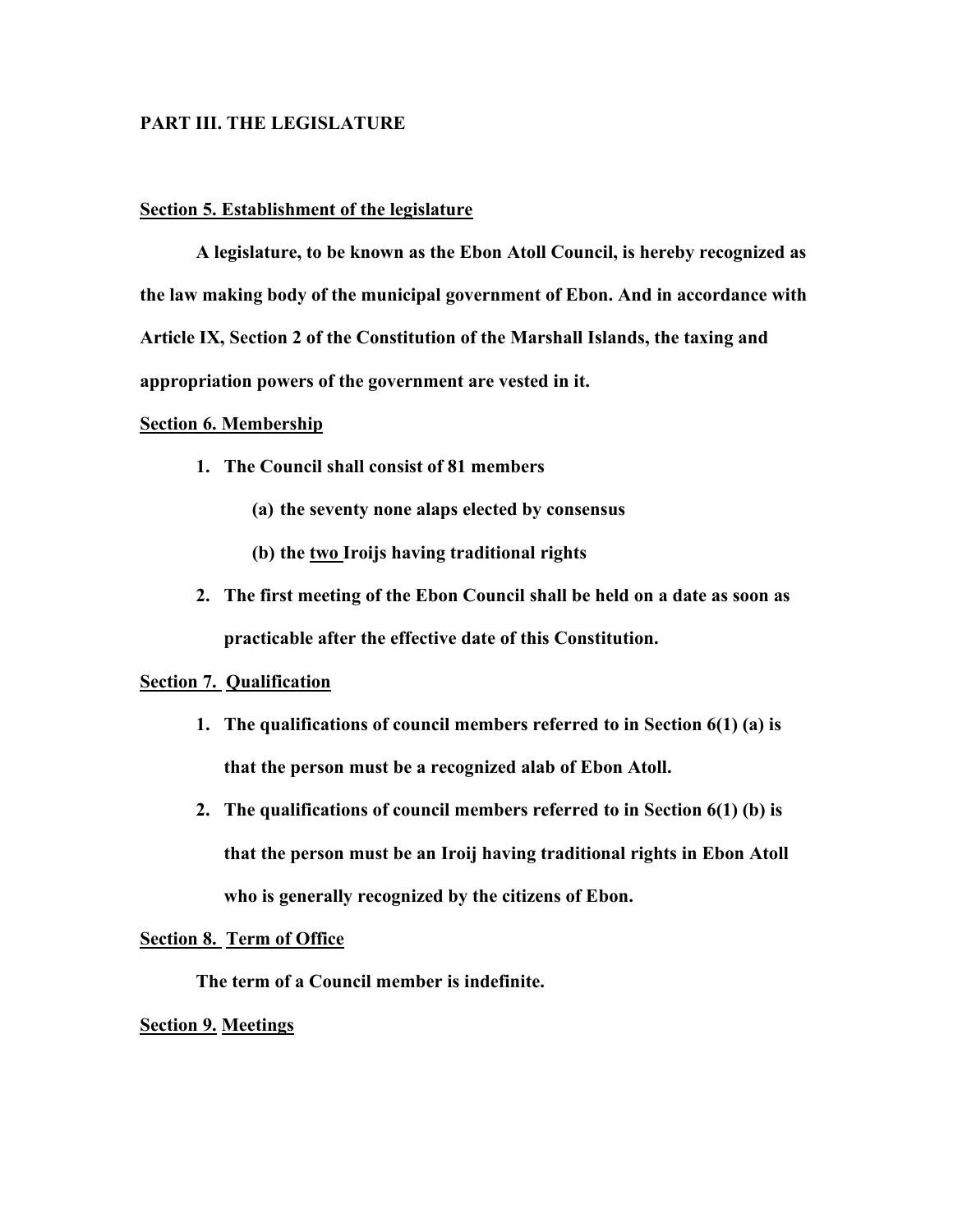- **1. Meetings of the Council shall be held at least once in every month of the calendar year, on such days and at such times as are fixed by the Council, by resolution, or by request of the Mayor which must be approved by consent of /3 members of the Council, or by notice in accordance with the Rules of Procedure of the Council.**
- **2. Meetings of the Council shall be held in public.**
- **3. The quorum for a meeting of the Council is a majority of the total number of the membership of the Council.**
- **4. All questions before a meeting of the Council shall be approved in accordance with the majority of the votes of the members present and voting, but no question shall be decided on an evenly-divided vote.**
- **5. The Mayor shall preside at all meetings of the Council at which he is present and, subject to Section 14 and to the Rules of Procedure of the Council in his absence or during a vacancy in his office a member elected by the members present shall preside.**

### **Section 10. Procedures**

- **1. The Council shall keep and publish a journal of its proceedings at the end of each month.**
- **2. The Council shall make Rules of Procedures not inconsistent with this Constitution or any local ordinance or the Municipal Government for the regulation and orderly conduct of its proceeding and the dispatch of its official business.**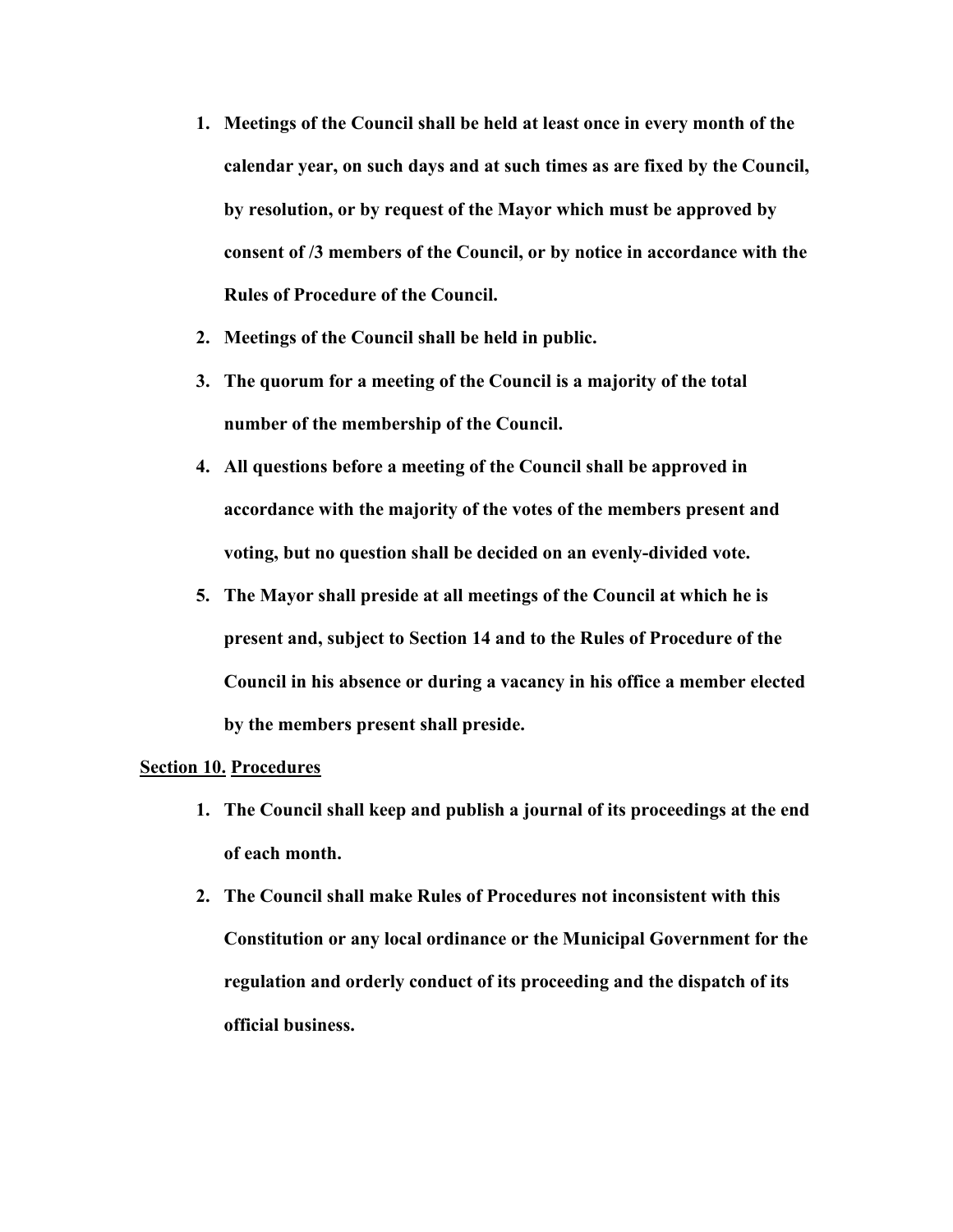**3. Subject to this Constitution and the Marshall Islands Constitution or any Ordinance of the Municipal Government the Council may regulate its own proceeding.**

### **Section 11. Committees**

**The Council may establish standing and other Committees to deal with any matter that can in its opinion more properly and conveniently be dealt with by committee.**

## **PART IV. THE EXECUTIVE BRANCH OF THE MUNICIPAL GOVERNMENT**

# **Section 12. The Offices of the Executive of the Executive Branch of the Municipal**

### **Government shall consist of the following:**

- **a. the office of the Mayor**
- **b. the office of the Secretary**
- **c. the office of the Treasury**
- **d. the office of the Public Safety**

## **Section 13. Qualification of the Mayor**

- **a. The Mayor must be 25 years of age of older**
- **b. Not a convict of a felon crime**
- **c. Shall be elected through a popular contest and by an affirmative vote of the majority citizen of Ebon Atoll.**
- **d. Must be a citizen of Ebon**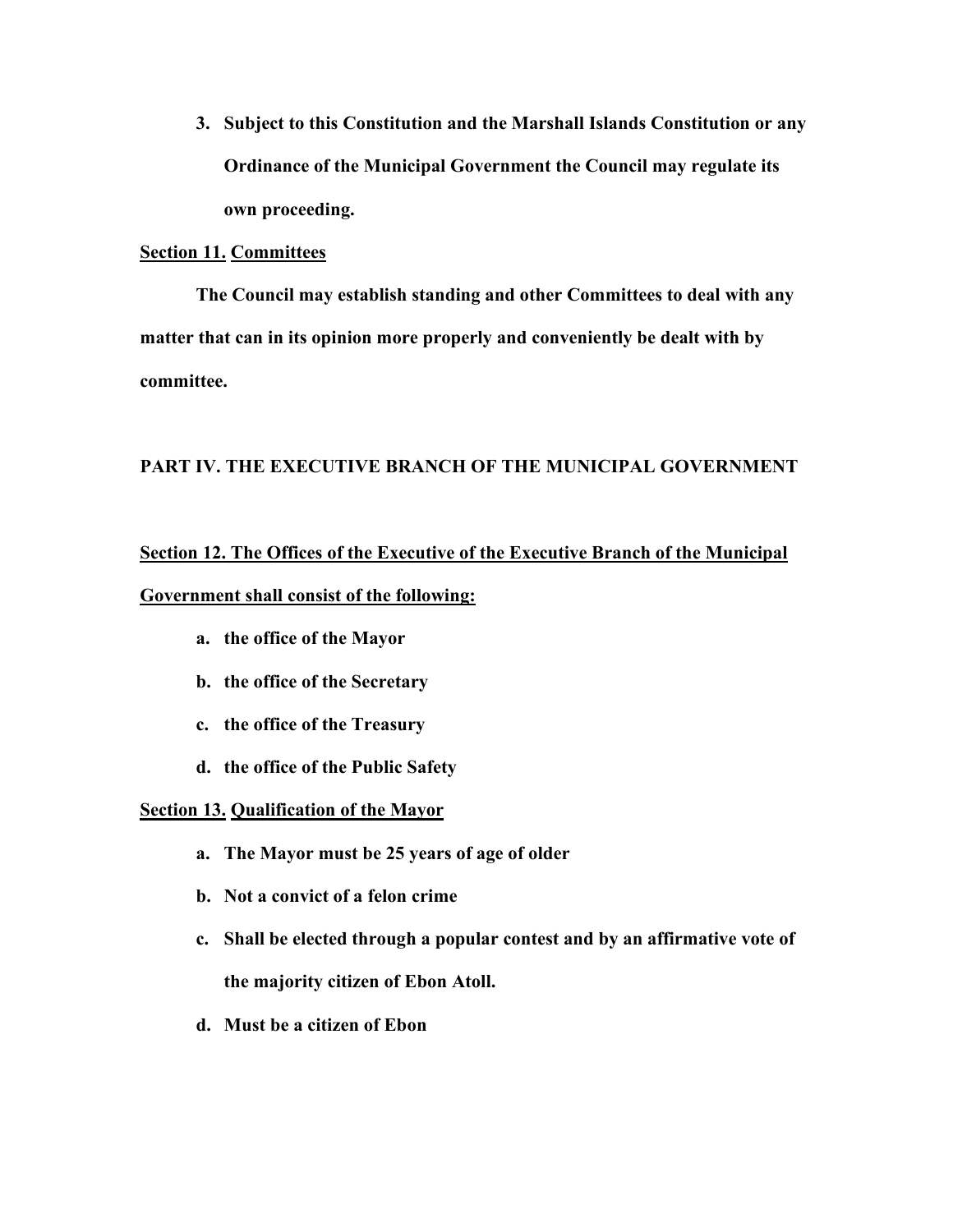**e. If at the end of that popular contest no candidate has received the majority vote, there shall be a run-off election to be followed 30 days after the first election.**

### **Section 14. The Office of the Mayor**

- **1. The office of the Mayor shall become vacant if,**
	- **a. he is impeached by 2/3 vote of the total membership of the Council.**
	- **b. He resigns his office by notice to the Municipal Government.**

**2. The term of the Mayor office shall not exceed four (4) years and at the termination his tenure a new election will be held.**

**Section 15. The office of the Secretary, Treasurer, and Head of the Public Safety shall be elected in like manner as describes in Section 13 and 14 of Part IV as it pertains to the office of the Mayor.**

**Section 16. Function of the Executive Branch its powers and duties and responsibilities are conferred or imposed on it by this Constitution or any Ordinance of the Municipal Government.**

### **PART V. JUDICIARY**

**Section 17. The Judiciary Branch of the Municipal Government shall consist of an elected judge by the majority vote of all registered voters and a bona fide citizen of Ebon and a Clerk of Court to be appointed by the elected judge, subject to Article VI, Section 5(3) (c) of the Marshall Islands Constitution.**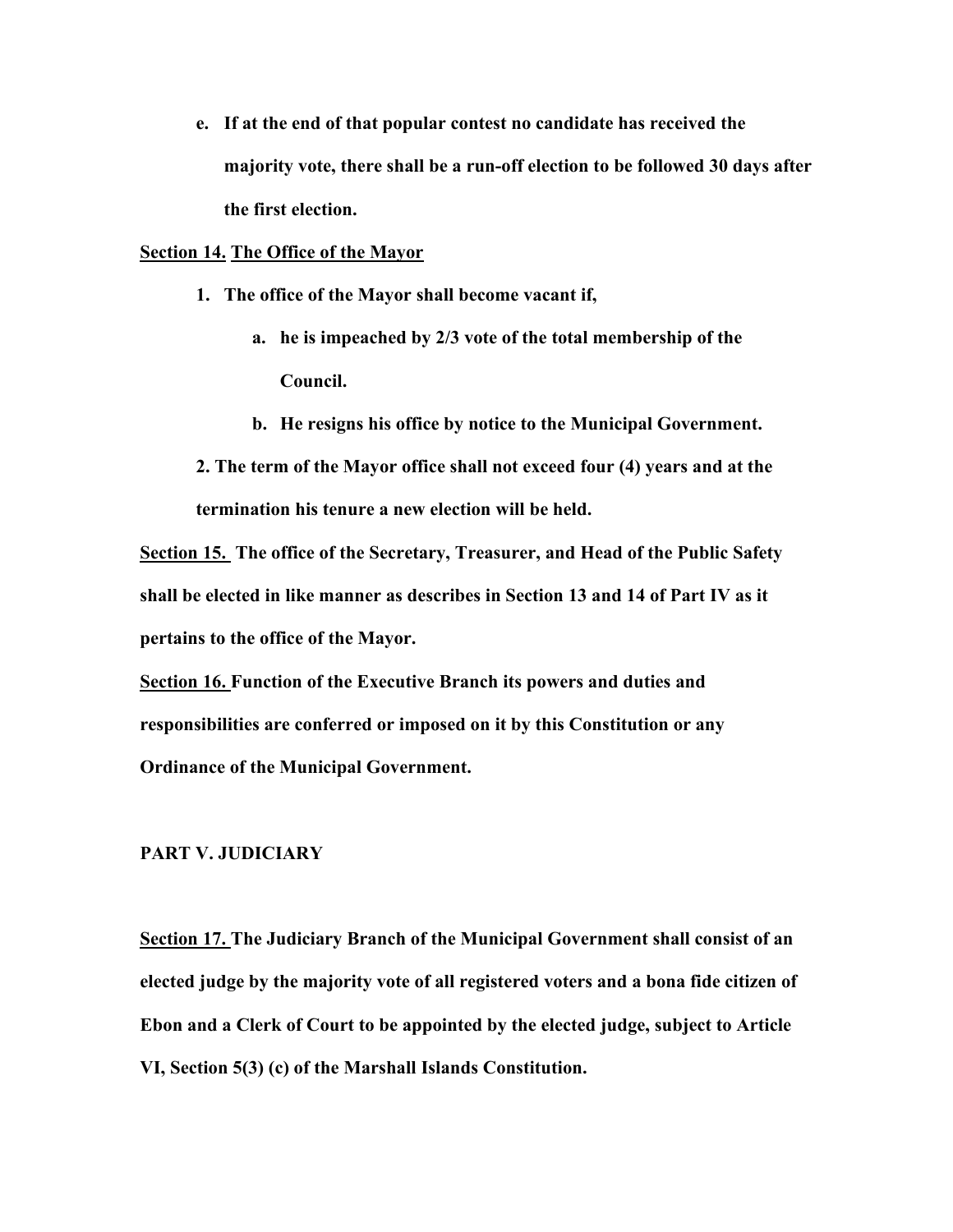## **Section 18. Qualification of the Judge**

- **a. Shall be 25 years of age or older**
- **b. Shall not be a convict of a felon crime**

# **Section 19. Term of the Office of the Judge**

**a. The term of this office shall be indefinite provided he or she is not incapacitated by physical or mental illness.**

# **PART VI. FINANCE**

**Section 20. The Executive Branch of Ebon Atoll Municipal Government shall be responsible for the keeping of accurate records of all funds received or expended by all three branches of the Municipal Government.**

# **Section 21. Control of Revenue and Expenditure**

- **1. No taxes shall be imposed and no other revenue shall be raised and no money of the Municipal Government shall be expended, unless authorized by Law (Appropriation Bill).**
- **2. Subsection (1) does not apply to acceptance of grants from the Central Government. However, such grants – shall be expended in the same manner as described in Subsection (1).**

# **PART VII. AMENDMENT**